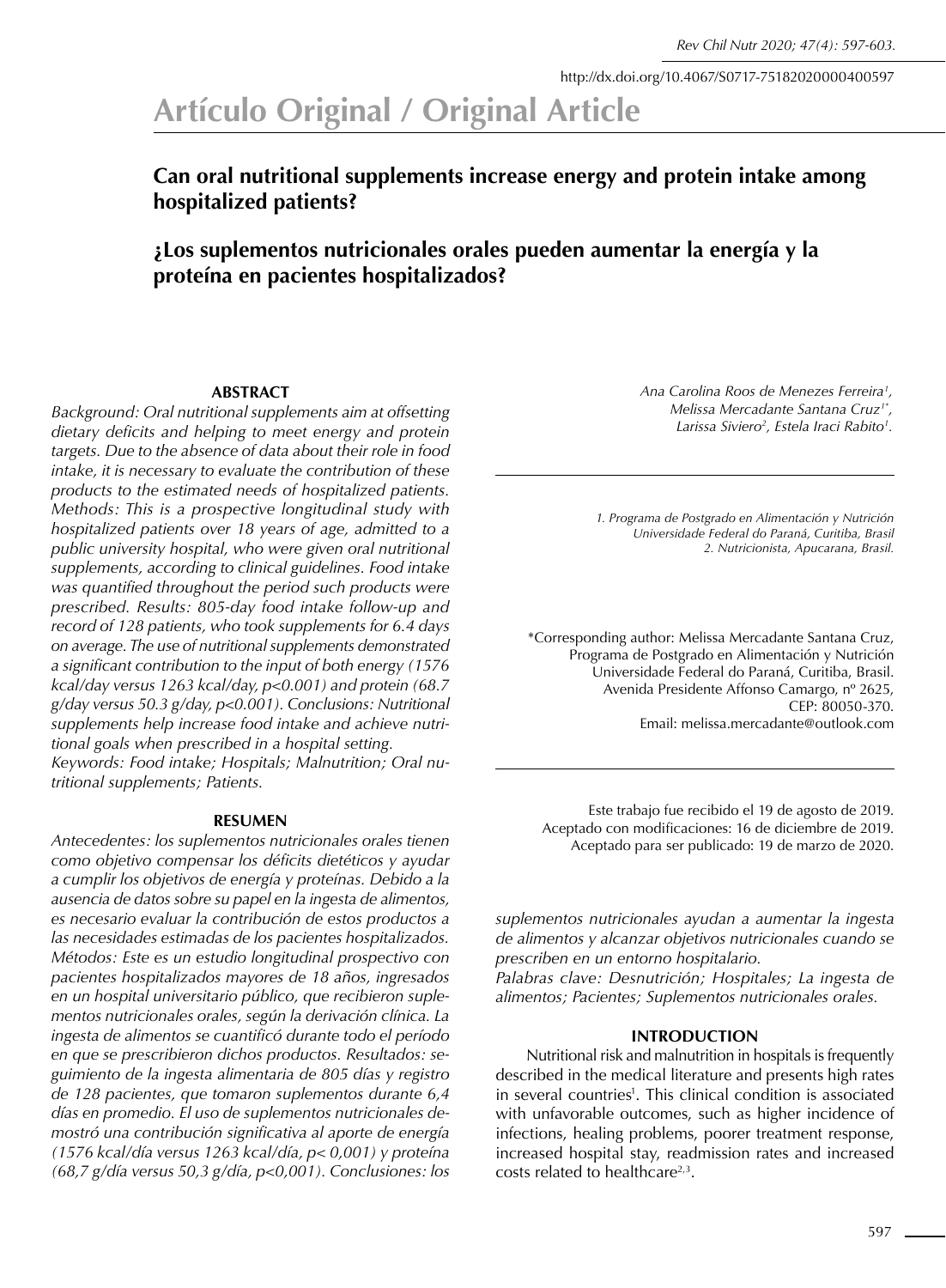Malnutrition is a multifactorial condition characterized by an imbalance between food intake and macro/micronutrients demands, which may be related to reduced food intake, change in nutrient uptake as well as hypercatabolism resulting from a pro-inflammatory state of the underlying disease $^{\rm 4}.$ 

Eating in hospital settings might be understood by patients as a health promoting, maintaining, and recovering tool, playing an important role in the health-disease process<sup>5</sup>. However, food intake can be influenced by the underlying disease as well as by psychosocial factors $6$ .

Low food intake is generally the result of gastrointestinal symptoms and other effects related to clinical status. However, it might also be caused by patients' difficulty to adapt to the hospital routine, the uninviting environment for meals, bed confinement, frequent fasting periods so patients can undergo procedures, quality of the food served or food restrictions, self-feeding difficulties, nutrition history before hospitalization and other factors<sup>5,7</sup>.

In order to compensate for food deficits and help meet energy and protein targets, oral nutritional supplements (ONS) are products designed for specific clinical purposes, are used in addition to daily diets to supply a dense solution of energy and nutrients<sup>8</sup>. ONS usually come in ready-todrink liquid solutions, but also as powder, desserts or in bar form8. When provided early, they can be an effective first action against malnutrition $9$ .

There is existing evidence regarding the benefits of prescribing ONS to hospitalized patients, but data about the contribution of ONS in terms of food intake remain suboptimal. The significant increase in energy and protein input is associated with nutritional status improvements, with weight, muscle mass and body fat gains, which lead to improvements in quality of life, functionality, and increased physical strength, as well as to reduced inflammatory processes and other complications<sup>10</sup>. From the financial standpoint, significant savings related to the use of ONS are associated with shorter hospital stays and reduced complication and readmission rates<sup>11</sup>.

Therefore, the purpose of the study is to assess the contribution of ONS in meeting the estimated energy and protein needs of hospitalized patients, because there are few studies performed exclusively in hospital settings.

#### **METHODS**

This was a prospective longitudinal study performed with 128 hospitalized patients in the medical and surgical clinics of a public university hospital. Patients over 18 years of age, of both sexes, with oral feeding and taking ONS were included in the study. Those using alternative feeding methods, such as enteral tube feeding (nasogastric, nasoenteric) or ostomies (gastrostomy, jejunostomy), with parenteral nutrition, pregnant patients and patients contaminated by multiresistant bacteria were not included in the study in order to minimize the risks for those in charge of collecting samples composed of consumed ONS. Ethical approval was provided by the Research Ethics Committee

of the Hospital de Clínicas of the Paraná Federal University (CEP/HC/UFPR.CAAE: 41606615.0.0000.0096) and informed written consent was obtained from each patient.

Patients from cardiology, endocrinology, gastroenterology, hematology, infectious disease, nephrology, neurology, orthopedy, pneumology, rheumatology, urology and other clinics were included. Upon patient selection, the following data were retrieved from the clinical and nutritional files: age, sex, date of hospitalization, diagnosis by medical specialty, nutritional risk assessment according to NRS 200212, anthropometry (weight, height, body mass index [BMI])13, nutritional needs estimated by the dietitian in charge (energy and protein), diet prescription and reason for the prescription of ONS.

Calculations of energy and protein demands were performed according to recommendations proposed by specific guidelines for the different clinical conditions presented by the research participants<sup>14,15,16,17,18,19,20,21,22</sup>.

Food intake quantification was calculated through daily diet records obtained by a trained team, beginning 48 hours after the prescription of the ONS. A validated tool was applied to assist collection, consisting of graphic material containing diagrams featuring food illustrations<sup>23</sup>, used by the patients to quantify the intake of food during hospitalization. Regarding ONS intake, a volumetric quantification was performed with measuring cylinders. Intake was calculated using technical files of the preparations made by the hospital production sector, with a table containing food intake for the calculation of external foods $24$ , and with nutritional information supplied by the manufacturer of ONS that were included in the study.

Energy intake adequacy was classified as sufficient when patients consumed ≥75% of the estimated energy demands and as insufficient when patients consumed <75% of the estimated energy demands<sup>25</sup>. The same percentage was used to calculate protein intake adequacy.

ONS were categorized according to energy density and protein percentage as normocaloric (0.9–1.2 kcal/ml), hypercaloric (energy value> 1.2 kcal/ml), normoproteic (energy value resulting from proteins <20%), and hyperproteic (energy value resulting from proteins≥ 20%)15. All ONS prescribed had polymeric characteristics.

In relation to ONS prescription, formulas were defined by the dietician in charge, and according to patients' needs. The reasons for prescribing ONS could be compromised nutritional state, hypermetabolism, low food intake and/ or need for supplementation of specific nutrients, such as immune modulating and/or healing nutrients. Sometimes there was more than one reason for prescription. In order to achieve a better acceptance and adherence to treatment, flavor was chosen by the patients. ONS were discontinued when patients presented food intake increase, intolerance to the formula, change in the feeding method, discharge or death.

In order to minimize the effects of intrapersonal variability of the diet, data about food intake were assessed through the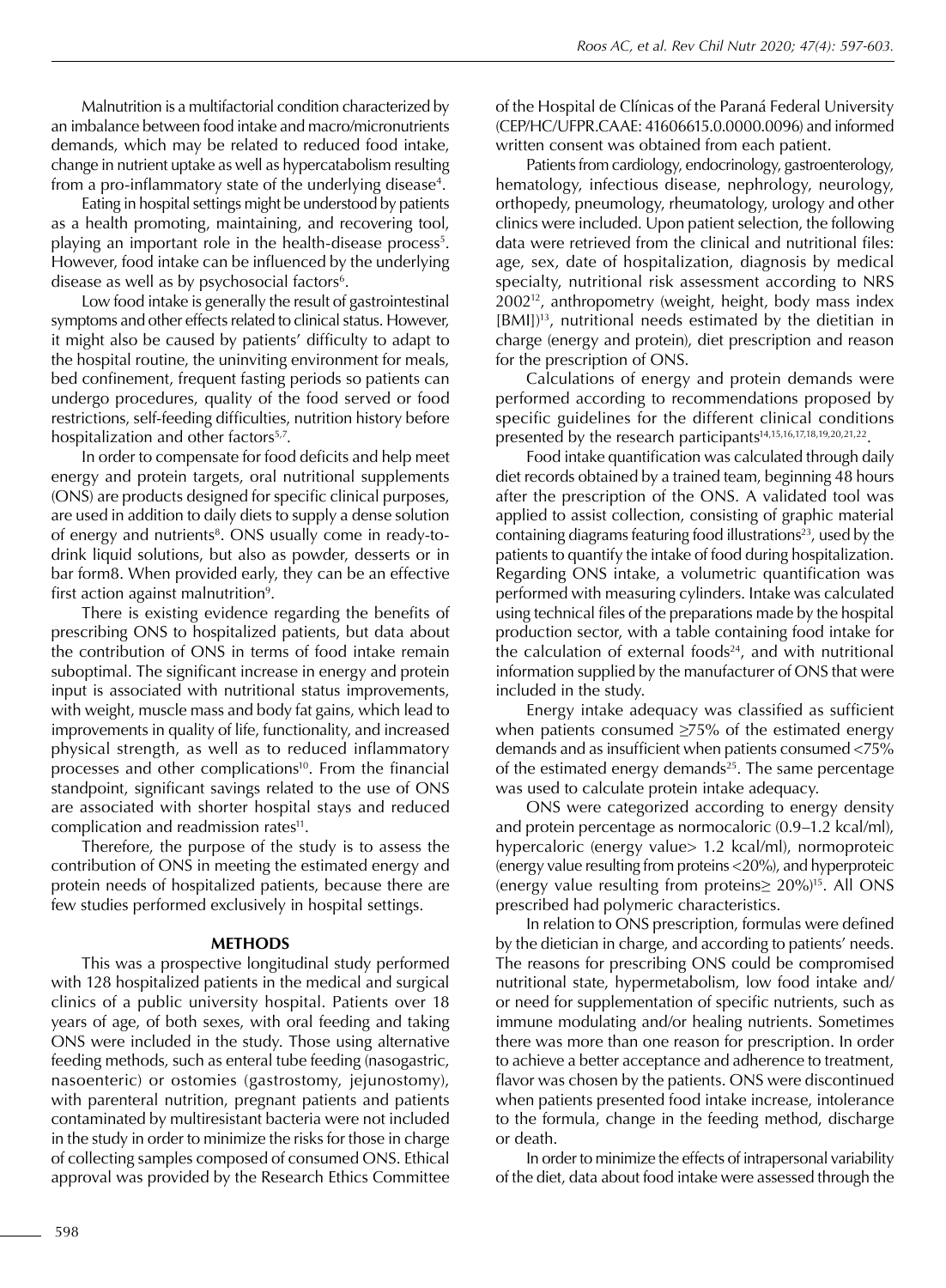Multiple Source Method (MSM), which applies the Box-Cox transformation to obtain a nearly normal distribution. Intake inadequacy was calculated by the z distribution (z-test), consulting the z-curve table to assess to which proportion the obtained value corresponds. This approach minimizes errors in the calculation of nutrient inadequacy prevalence by considering random characteristics of the diet<sup>26</sup>.

Student's t-test was used to compare the two means of parametric data. The chi-squared test was used for the comparison of frequencies. Pearson's and Spearman's coefficients were used to correlate variables. The level of significance of the analyses was established at 0.0527. Statistical analyses were performed using the SPSS 22 software, Windows version<sup>28</sup>.

## **RESULTS**

A total of 128 patients were followed and registered, summing 805 days of food consumption.

**Table 1.** General characteristics of the population.

Among the general characteristics of the population studied (Table 1), it can be mentioned the predominance of adult individuals with a body mass index (BMI) within the eutrophic range and low incidence of neoplasia. Even if these characteristics were observed in the group, it should be mentioned that 87.6% can be placed within the nutritional risk classification according to the NRS 2002, in addition to presenting low food intake and compromised nutritional status as the main reasons for the prescription of ONS. Hospital discharge was pointed out as the main reason for the discontinuation of ONS, and it should be highlighted that few patients presented intolerance to the supplied formulas. The average energy requirement per day was  $1869 \pm 289$  kcal and  $79.4 \pm 18.9$  protein.

Patients admitted to the gastroenterology clinic were the most represented in the sample. The distribution of the sample by clinic can be viewed in table 2.

The mean period of ONS prescription was 6.4 days

|                                                  | Total $n = 128$<br>Mean $\pm$ SD |
|--------------------------------------------------|----------------------------------|
| Age (years)                                      | $55.8 \pm 17.9$                  |
| Weight (Kg)                                      | $62.5 \pm 15.9$                  |
| BMI adults $(kg/m^2)$ (n= 72)                    | $22.2 \pm 5.8$                   |
| BMI elderly $(kg/m^2)$ (n= 57)                   | $24.0 \pm 5.1$                   |
| Energy needs (kcal/day)                          | $1869 \pm 298$                   |
| Protein needs (g/day)                            | $79.4 \pm 18.9$                  |
| Nutritional Risk through the NRS 2002            | 113(87.6%)                       |
| Incidence of neoplasia                           | $39(30.2\%)$                     |
| Reason for the indication of ONS*                |                                  |
| Compromised nutritional state                    | 65(50.4%)                        |
| Hypermetabolism                                  | $32(24.8\%)$                     |
| Low food intake                                  | 71(55.0%)                        |
| Need for supplementation of specific nutrients** | 38 (29.5%)                       |
| <b>Reason for suspension of ONS</b>              |                                  |
| Change in feeding method                         | $7(5.5\%)$                       |
| Death                                            | $4(3.1\%)$                       |
| Discharge                                        | 96(75.0%)                        |
| Increase in food consumption                     | $4(3.1\%)$                       |
| Intolerance to the formula                       | $17(13.3\%)$                     |

BMI= Body mass index. \*There is the possibility of more than one reason for the indication of ONS. \*\* Need for supplementation of specific nutrients: indication of immunomodulatory formula for healing.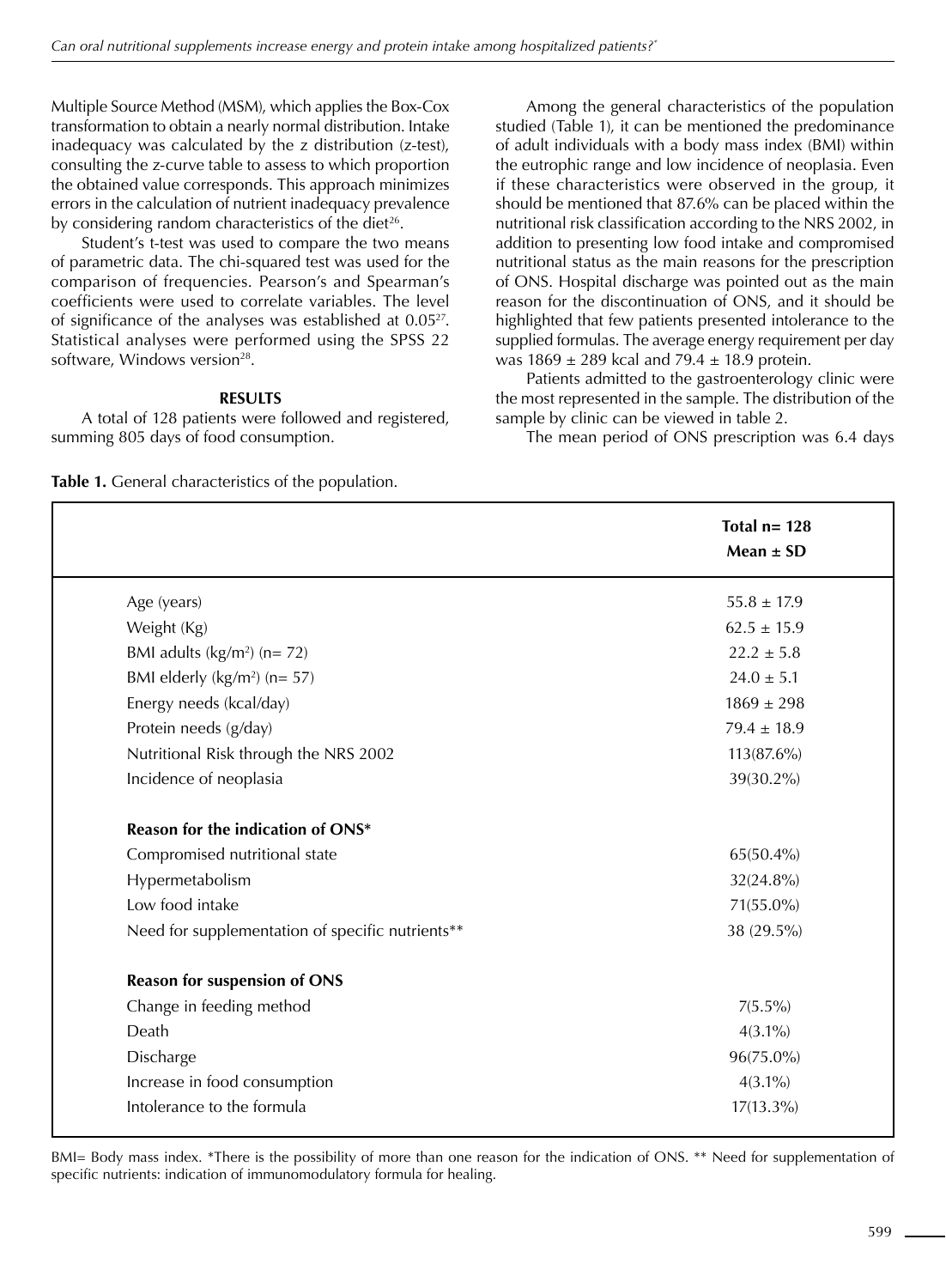**Table 2.** Distribution of the sample by clinic.

| <b>Medical Specialty</b>  | <b>Total</b><br>$n = 128$ (%) |
|---------------------------|-------------------------------|
| Cardiology                | $17(13.3\%)$                  |
| Endocrinology             | $(3.1\%)$<br>4                |
| Gastroenterology          | 47 (36.7%)                    |
| Hematology                | $(7.0\%)$<br>9                |
| <b>Infectious Disease</b> | 1<br>$(0.8\%)$                |
| Nephrology                | 10<br>$(7.8\%)$               |
| Neurology                 | $(5.5\%)$<br>7                |
| Orthopedy                 | $(3.1\%)$<br>4                |
| Other Clinics             | $(5.5\%)$<br>7                |
| Pneumology                | 11<br>$(8.6\%)$               |
| Rheumatology              | 9<br>$(7.0\%)$                |
| Urology                   | $(1.6\%)$<br>$\mathcal{P}$    |
|                           |                               |

(range: 1 and 28 days). Most of the ONS were prescribed for the evening period, corresponding to supper (73.7%; n= 736), followed by the afternoon period, corresponding to a snack (26.3%; n= 262). The total volume of ONS prescribed varied between 125 and 440 ml, offered in original packages (125-220 ml each) and in 1-2 daily portions. The classification of ONS according to formula composition and prescription frequency can be viewed in table 3.

After the collection of food intake and intraindividual variability adjustment, it was observed that the consumption of ONS had a significant contribution to energy ( $1576 \pm 627$ ) kcal/day versus  $1263 \pm 606$  kcal/day, p<0.001) and protein  $(68.7 \pm 27.1 \text{ g/day}$  versus  $50.3 \pm 25.0 \text{ g/day}$ , p<0.001) input since these products provided 19.8% and 26.8% of energy and protein intake, respectively.

The median of energy consumed from the ONS was 308 kcal/day (interquartile interval of 79.5) and that of protein was 18.5 g/day (interquartile interval of 8.5).

While analyzing the frequency of participants achieving adequate energy and protein intake according to their needs, as proposed by White et al<sup>25</sup>, a greater percentage of individuals met their nutritional goals with the combination of diet and ONS (Table 4).

**Table 3.** Classification of ONS according to formula composition and prescription frequency.

| <b>Classification of ONS</b>                              | <b>Total of prescriptions</b><br>$n = 998(100\%)$ |
|-----------------------------------------------------------|---------------------------------------------------|
| Normal energy and High protein formula                    | 132 (13.2%)                                       |
| High energy and High protein formula                      | 531 (53.2%)                                       |
| Normal energy, High protein and Fiber containing formula  | $35(3.5\%)$                                       |
| High energy, High protein and Fiber containing formula    | $5(0.5\%)$                                        |
| Normal energy, High protein and Immune modulating formula | 32 $(3.2\%)$                                      |
| High energy, High protein and Immune modulating formula   | 198 (19.8%)                                       |
| High energy, normal protein for nephropathy               | $65(6.5\%)$                                       |

**Table 4.** Adequacy of energy and protein intake according to White et al<sup>25</sup>.

|                                                      | <b>Total consumption</b><br>$n$ (%) | <b>Consumption without ONS</b><br>$n$ (%) | D       |
|------------------------------------------------------|-------------------------------------|-------------------------------------------|---------|
| Patients who consumed $\geq$ 75% of the energy needs | 77(60.2)                            | 45(3.2)                                   | < 0.001 |
| Patients who consumed ≥75% of the protein needs      | 74(57.8)                            | 43(33.6)                                  | < 0.001 |

Chi-square test. Asterisks (\*) indicate statistically significant differences ( $p \le 0.05$ ).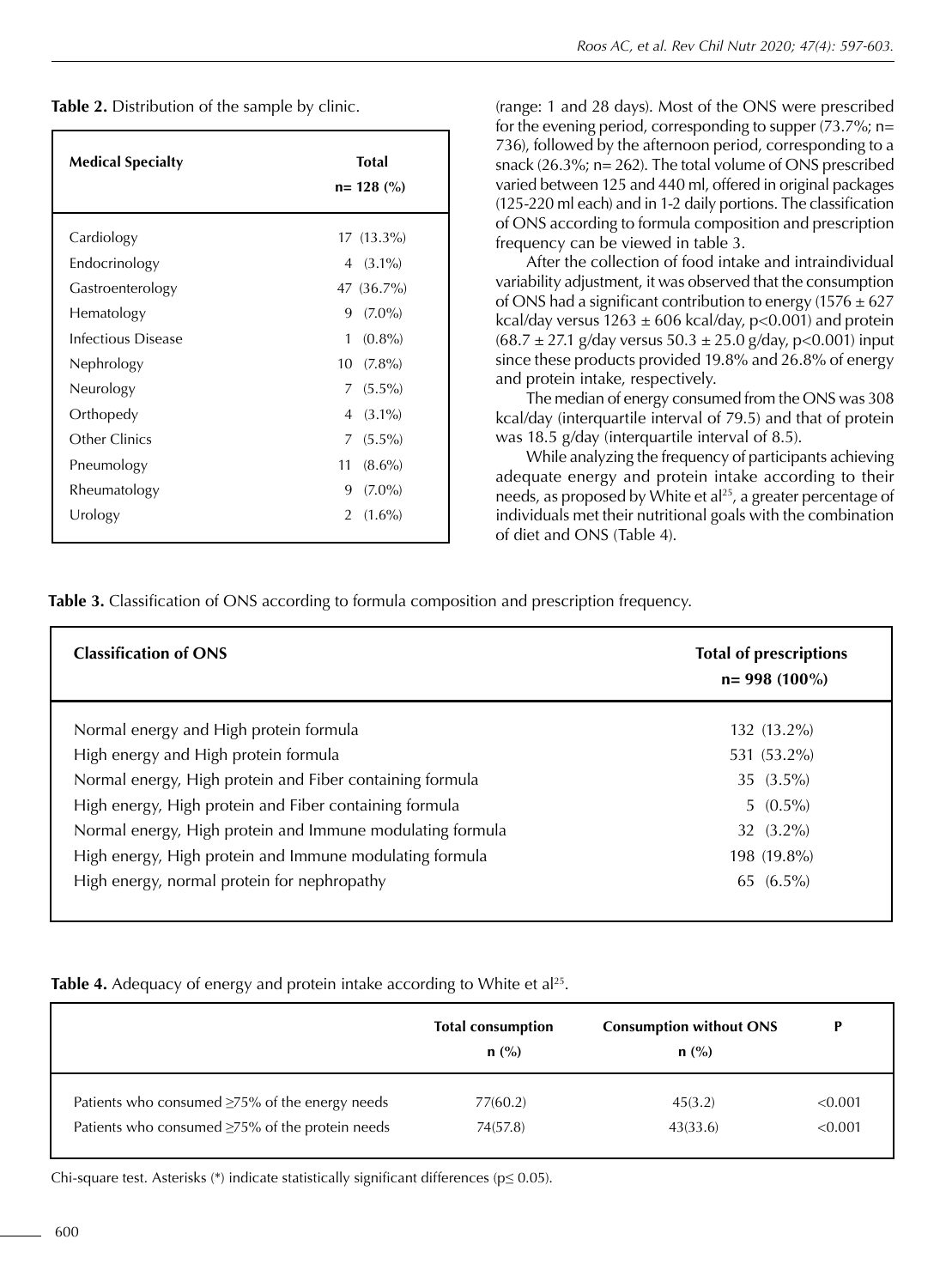A mild negative correlation was observed between BMI and energy/protein intake (r= -0.24 and -0.24, respectively). Age was also inversely and mildly correlated with energy and protein intake  $(r = -0.31$  and  $-0.30$ , respectively).

Due to the performance of tests or perioperative care, the need for fasting during some time of the day was observed in 130 days (16.1% of the sample) during the collection period. The need for 24-hour fasting was observed in 43 days and during such period ONS were discontinued. While, 36.4% (n= 47) of the patients had their diets modified regarding the originally standardized composition and/or texture, because they had a hard time accepting the diets offered by the hospital.

#### **DISCUSSION**

This article shows that the use of ONS has proven effective as a nutritional therapy tool to increase energy and protein intake in hospitalized patients. A small percentage of participants had intolerance to the formula, whether in the form of gastrointestinal symptoms, caused by consumption or lack of adaptation to the flavor and/or other sensory characteristics of the product, leading to the suspension of the prescription. In most cases, suspension occurred due to hospital discharge. The successful adaptation of patients to the use of ONS and the meeting of estimated energy and protein requirements with the addition of ONS confirms that this is a convenient method to increase energy input, mainly in malnourished patients.

The risk of malnutrition in a hospital environment is multifactorial and promotes unfavorable outcomes<sup>2</sup>. Poor food intake is one of the factors involved in this process, that may be related to the clinical condition and underlying disease, as well as iatrogenic factors associated with hospitalization, such as the routine imposed by the hospital, quality of served meals and restrictive diets<sup>5</sup>.

A considerable number of hospitalized patients report an important decrease in food intake, consuming approximately ≤50% of the total offered. These patients present greater probability of malnutrition<sup>2</sup>. Insufficient food intake is independently associated with outcomes such as hospital stay, readmissions and death of hospitalized patients $2,11$ .

According to what was observed in this study, low food intake and compromised nutritional status stand out as the main reasons for prescribing the use of ONS. Low food intake and malnutrition are modifiable risk factors. Therefore, the early provision of oral nutrition therapy becomes paramount in the prevention of hospital malnutrition and should be part of hospital practice<sup>9</sup>.

International guidelines have pointed out that ONS contribute to an increase in the intake of energy, protein and micronutrients when food intake is insufficient and support the maintenance or improvement of nutritional status<sup>15</sup>. They are also related to improvements in functionality, response to treatment, and reductions in infections and hospital stays, morbidity and death. Therefore, ONS should be recommended to help treat digestive system and infectious

diseases, as well as those related to aging; they also seem to help patients recover from surgeries<sup>17,22,29,30</sup>.

As found in the present article, other studies also observed a significant increase in energy and protein intake with oral supplementation $10,31$ . In a randomized study conducted with elderly patients during the perioperative period of hip fracture, supplementation contributed with a mean increase of 20.9 g  $(\pm 4.9)$  of protein per day, in addition to a greater protein intake per body mass associated with better recovery of plasmatic proteins and less post-operatory complications<sup>32</sup>.

In another randomized study with similar participants, the group that received ONS (18-24 g of protein and 500 kcal) presented a significant increase in energy (1480 Kcal  $\pm$ 207 vs 1127 kcal  $\pm$  211, p<0.001) and protein (73.6 g  $\pm$  10.6 vs 63.5 g  $\pm$  12.3, p<0.001) intake during hospitalization<sup>33</sup>.

In the work performed by Huynh et al<sup>10</sup>, patients diagnosed with moderate or severe malnutrition were randomized in control and intervention groups with the use of ONS. In the group that received ONS an improvement in the quality of the diet was observed, as well as a significant increase in energy and protein intake. The intervention group also had better performances regarding other outcomes.

Similarly to the results found here, a 10-year prospective study showed an increase in the coverage of nutritional needs associated with the prescription of ONS throughout the period of investigation, during which there was a decrease from 70% to 36% (p<0.001) and from 52% to 31% (p<0.001) in the number of patients who did not meet their energy and protein needs, respectively. The intake of at least one ONS per day increased the meeting of the recommended protein needs from 80% to 115%<sup>34</sup>.

Other studies conducted in different clinical situations and designed to analyze the use of ONS as nutritional support, in addition to indicating effective increases in energy and protein intake, found positive changes in quality of life, anthropometric parameters, functionality, reduction in length of stay and readmissions $11,31$ .

According to the mentioned study, analyses suggest an association between insufficient food intake and advanced age7 . That is expected because elderly people tend to present less feelings of hunger and greater eating difficulty during the period of hospitalization<sup>35</sup>. In addition, there are other factors that interfere with food intake in elderly people, such as chewing and swallowing problems, cognitive impairment with the need for help with meals and adverse effects of polypharmacy such as xerostomia and dysgeusia<sup>30</sup>.

In our study, BMI was negatively correlated with energy and protein intake, unlike other studies such as Schindler et al<sup>7</sup> and Curtis et al<sup>6</sup> in which low BMI or risk of malnutrition in hospitalized patients was associated with lower food intake. This can be explained by the reasons for indicating the use of ONS showed in the present study, which analyzed the need for specific nutrient supplementation and its relation to food intake reduction.

The frequent periods of fasting observed draw attention to the risk of nutritional status deterioration caused by a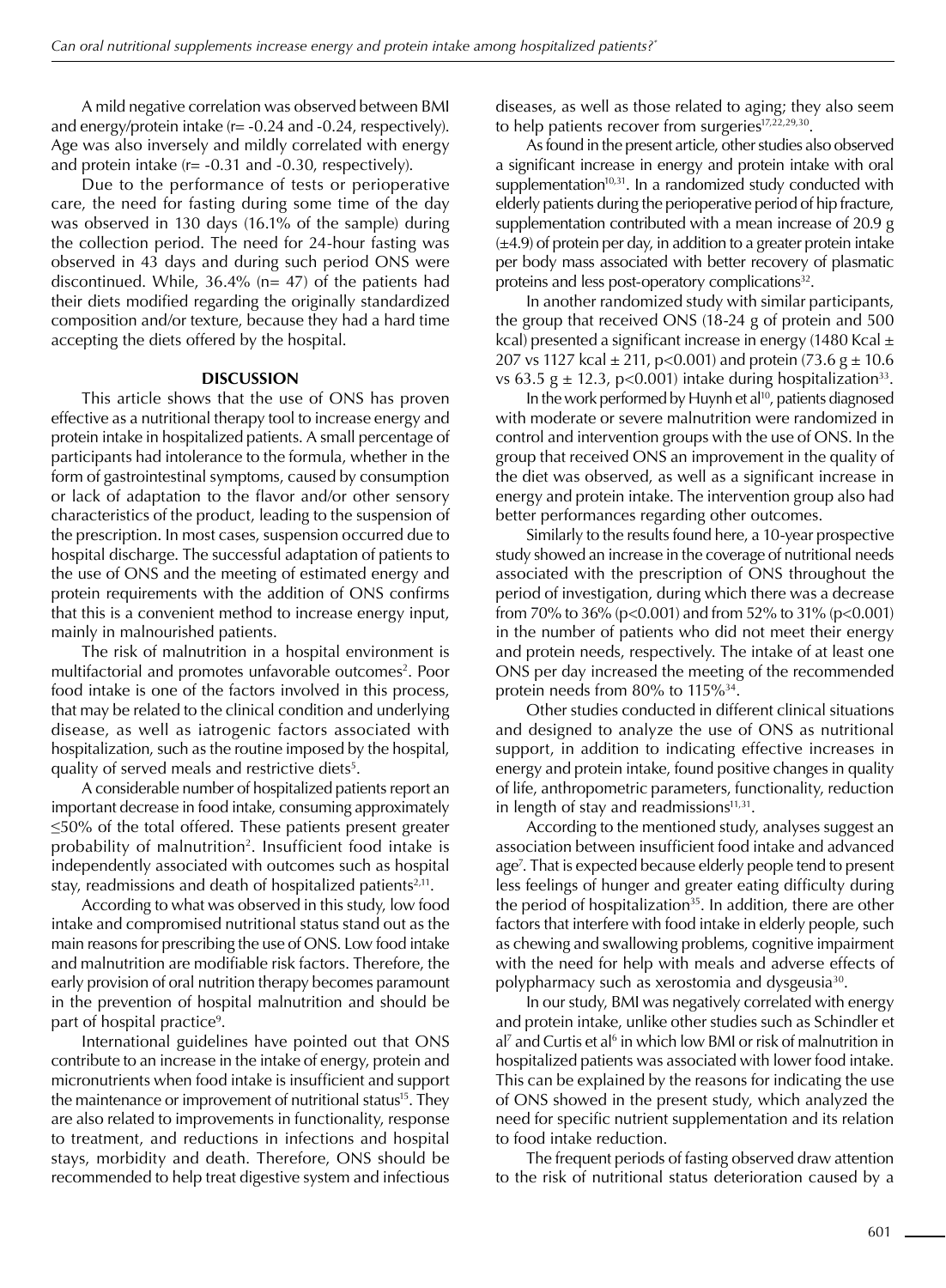decreased food intake and muscle catabolism. In cases of surgical patients, reduction in the time of food deprivation and early return to eating protocols may contribute to the mitigation of complications<sup>29</sup>.

In addition to a heterogeneous population, this study is limited by the fact that it did not assess food intake prior to the prescription of ONS. However, it is important to note that in this study, the ONS was monitored in addition to the hospital diet during the period of prescription of the supplement. There are few studies exclusively conducted in a hospital setting involving the quantification of food intake associated with the use of ONS. Studies assessing the daily intake of ONS throughout the period these products are used are also scarce.

## **CONCLUSION**

When prescribed in a hospital setting, ONS contribute to greater energy and protein intake, helping patients meet nutritional requirements. In general, patients accept the proposed nutritional therapy and have low intolerance to the formulas. Considering the importance of hospital malnutrition, investigations about the benefits associated with the use of ONS are justified. For future studies, an investigation with more specific clinical populations in a hospital environment would be indicated.

*Acknowledgements: The authors of this study would like to thank Carolina Pierobom, who conceived this project, the undergraduate students and researchers at Projeto de Voluntariado Académico (Academic Volunteering Project) Camila Pielak Roslindo, Camila Quadros dos Santos, Karoline Fogaça, and Luciana Varela Guerino; to the Nutrition and Diet Service of the Complexo Hospital de Clínicas-UFPR; to the Graduate Program in Nutrition and the Multiprofessional Integrated Residency Program of the Hospital de Clínicas-UFPR. Translated into English by Marcelo Oliveira da Silva (Lecttura Traduções).*

#### **REFERENCES**

- *1. Correia MIT, Perman MI, Waitzberg DL. Hospital malnutrition in Latin America: A systematic review. Clin Nutr 2017; 36: 958-967.*
- *2. Sauer AC, Goates S, Malone A, Mogensen KM, Gewirtz G et al. Prevalence of Malnutrition risk and the impact of nutrition risk on hospital outcomes: results from nutrition day in the US. J Parenter Enteral Nutr 2019; 43: 1-9.*
- *3. Palma-Milla S, Meneses D, Valero M, Calso M, García-Vázquez N et al. Costs associated with malnutrition related to the disease and its treatment: literature review. Nutr Hosp 2018; 35: 442-460.*
- *4. Cederholm T, Jensen GL, Correia MIT, Gonzalez MC, Fukushima R et al. GLIM criteria for the diagnosis of malnutrition–A consensus report from the global clinical nutrition community. J Cachexia Sarcopenia Muscle 2019; 10: 207-217.*
- *5. Demario RL, Sousa AA, Salles RK. Hospital food: patient perceptions in a public hospital with a humanized care proposal. Cien Saude Colet 2010; 15: 1275-1282.*
- *6. Curtis LJ, Valaitis R, Laur C, McNicholl T, Nasser R et al. Low*

*food intake in hospital: patient, institutional, and clinical factors. Appl Physiol Nutr Metab 2018; 43: 1239-1246.*

- *7. Schindler K, Themessl-Huber M, Hiesmayr M, Kosak S, Lainscak M, et al. To eat or not to eat? Indicators for reduced food intake in 91,245 patients hospitalized on Nutrition Days 2006-2014 in 56 countries worldwide: a descriptive analysis. Am J Clin Nutr 2016; 104: 1393-1402.*
- *8. Cederholm T, Barazzoni R, Austin P, Ballmer P, Biolo G et al. ESPEN guidelines on definitions and terminology of clinical nutrition. Clin Nutr 2017; 36: 49-64.*
- *9. Waitzberg DL, de Aguilar-Nascimento JE, Dias MCG, Pinho N, Moura R, et al. Hospital and homecare malnutrition and nutritional therapy in Brazil. Strategies for alleviating it: a position paper. Nutr Hosp 2017; 34: 969-975.*
- *10. Huynh DTT, Devitt AA, Paule LC, Reddy BR, Marathe P, et al. Effects of oral nutritional supplementation in the management of malnutrition in hospital and post-hospital discharged patients in India: a randomised, open-label, controlled trial. J Hum Nutr Diet 2015; 28: 331-343.*
- *11. Elia M, Normand C, Norman K, Laviano A. A systematic review of the cost and cost effectiveness of using standard oral nutritional supplements in the hospital setting. Clin Nutr 2016; 35: 370-380.*
- *12. Kondrup J, Allison SP, Elia M, Vellas B, Plauth M. ESPEN guidelines for nutrition screening 2002. Clin Nutr. 2003; 22: 415-421.*
- *13. World Health Organization. Physical Status: the use and interpretation of anthropometry. WHO Library Cataloguing in Publication Data. 1995.*
- *14. Anker SD, Jonh M, Pedersen PU, Raguso C, Cicoira M, et al. ESPEN guidelines on enteral nutrition: cardiology and pulmonology. Clin Nutr 2006; 25: 311-318.*
- *15. Lochs H, Allison SP, Meier R, Pirlich M, Kondrup J, et al. Introductory to the ESPEN guidelines on enteral nutrition: terminology, definitions and general topics, Clin Nutr 2006; 25: 180-186.*
- *16. Meier R, Ockenga J, Pertkiewicz M, Pap A, Milinic N et al. ESPEN guidelines on enteral nutritin: pancreas. Clin Nutr 2006; 25: 285-294.*
- *17. Ockenga J, Grimble R, Jonkers-Schuitema C, Macallan D, Melchior JC, et al. ESPEN guidelines on enteral nutrition: wasting in HIV and other chronic infectious diseases. Clin Nutr 2006; 25: 319-329.*
- *18. Dorner B, Posthauer ME, Thomas D. The role of nutrition in pressure ulcer prevention and treatment: national pressure ulcer advisory panel white paper. Adv Skin Wound Care 2009; 22: 212-222.*
- *19. Druml W. Basics in clinical nutrition: nutritional support in renal disease. Eur J Clin Nutr 2010; 5: 54-57.*
- *20. Malachias MVB, Souza WKSB, Plavnik FL, Rodrigues CIS, Brandão AA, et al. 7ª Brazilian Hypertension Guideline. Arq Bras Cardiol 2016; 107: 1-103.*
- *21. Arends J, Bachmann P, Baracos V, Barthelemy N, Bertz H et al. ESPEN guidelines on nutrition in cancer patients. Clin Nutr 2017; 36: 11-48.*
- *22. Plauth M, Bernal W, Dasarathy S, Merli M, Plank LD, et al. ESPEN guideline on clinical nutrition in liver disease. Clin Nutr 2019; 38: 485-521.*
- *23. Bjornsdottir R, Oskarsdottir ES, Thordardottir FR, Ramel A, Thorsdottir I, et al. Validation of a plate diagram sheet for estimation of energy and protein intake in hospitalized patients. Clin Nutr 2013; 32: 746-571.*
- *24. Instituto Brasileiro de Geografia e Estatística (IBGE). Regional*